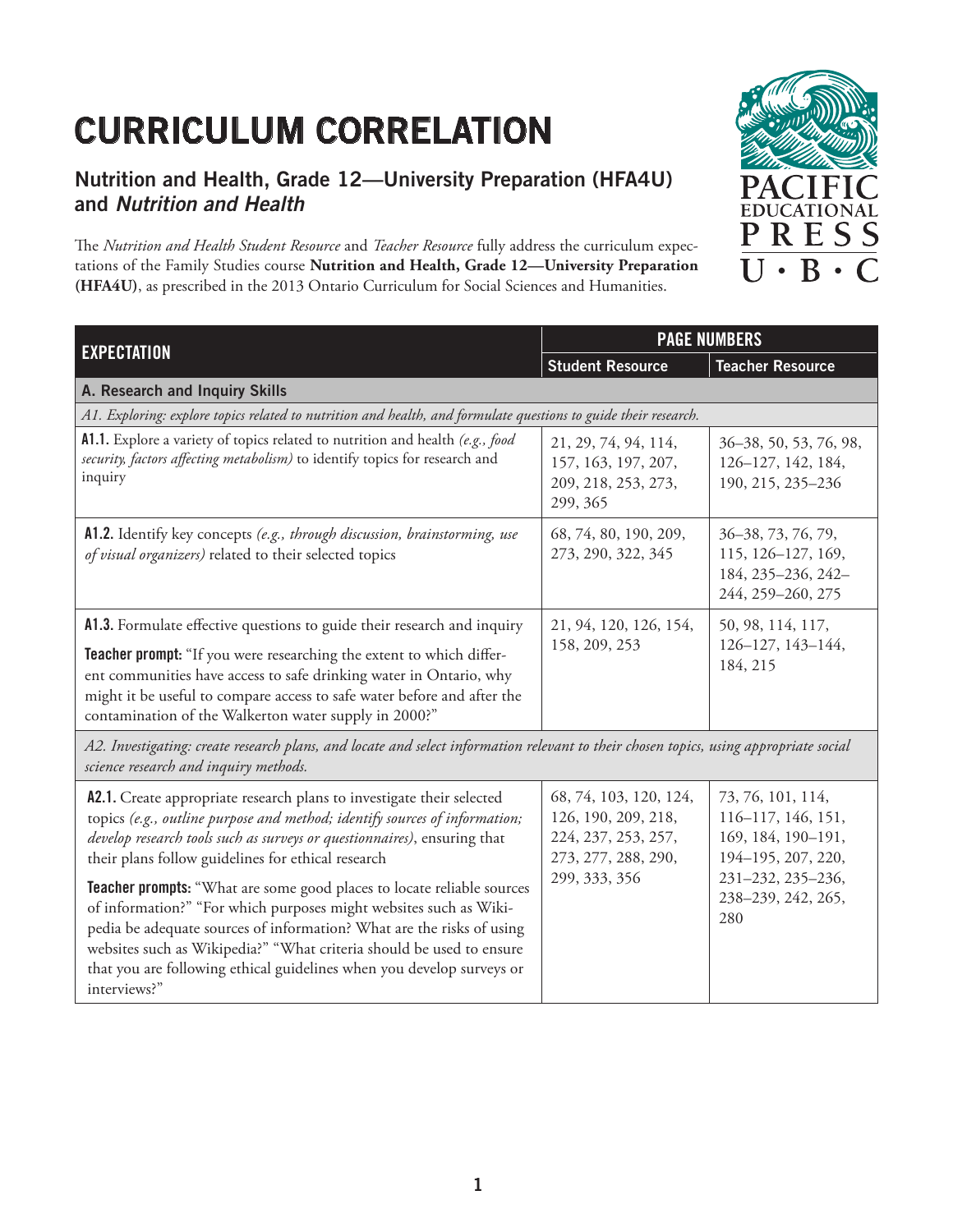

| <b>EXPECTATION</b>                                                                                                                                                                                                                                                                                                                                                                                                                                                                                                                                                      | <b>PAGE NUMBERS</b>                                                                                                                                                   |                                                                                                                                                                              |
|-------------------------------------------------------------------------------------------------------------------------------------------------------------------------------------------------------------------------------------------------------------------------------------------------------------------------------------------------------------------------------------------------------------------------------------------------------------------------------------------------------------------------------------------------------------------------|-----------------------------------------------------------------------------------------------------------------------------------------------------------------------|------------------------------------------------------------------------------------------------------------------------------------------------------------------------------|
|                                                                                                                                                                                                                                                                                                                                                                                                                                                                                                                                                                         | <b>Student Resource</b>                                                                                                                                               | <b>Teacher Resource</b>                                                                                                                                                      |
| A2.2. Locate and select information relevant to their investigations<br>from a variety of primary sources (e.g., interviews, surveys, question-<br>naires, observations, field research, research based on primary data in a<br>peer-reviewed journal, data sets from Statistics Canada) and secondary<br>sources (e.g., book reviews, literature reviews, textbooks, websites, adver-<br>tisements, brochures, newspaper and magazine articles)                                                                                                                        | 29, 46, 68, 74, 80, 94,<br>176, 190, 209, 218,<br>224, 253, 255, 273,<br>290, 325, 360, 363                                                                           | 53, 57, 73, 76, 79, 98,<br>146, 151, 169, 172,<br>184, 190-191, 194-<br>195, 215-216, 220,<br>232-233, 235-237,<br>239, 242-244, 258,                                        |
| Teacher prompts: "What is the difference between primary and sec-<br>ondary sources in social sciences?" "Why is it important to base your<br>research on a variety of sources rather than just one or two?"                                                                                                                                                                                                                                                                                                                                                            |                                                                                                                                                                       | 283                                                                                                                                                                          |
| A2.3. Based on preliminary research, for each investigation formulate a<br>hypothesis, thesis statement, or research question, and use it to focus<br>their research                                                                                                                                                                                                                                                                                                                                                                                                    | 94, 120, 197, 209,<br>299, 335, 365                                                                                                                                   | 98, 114, 184, 190-191                                                                                                                                                        |
| A3. Processing Information: assess, record, analyse, and synthesize information gathered through research and inquiry.                                                                                                                                                                                                                                                                                                                                                                                                                                                  |                                                                                                                                                                       |                                                                                                                                                                              |
| A3.1. Assess various aspects of information gathered from primary and<br>secondary sources (e.g., accuracy, relevance, reliability, inherent values<br>and bias, voice)                                                                                                                                                                                                                                                                                                                                                                                                 | 209, 218, 224, 273,<br>280, 290, 356                                                                                                                                  | 184, 190-191,<br>194-195, 235-236,<br>240-242, 280                                                                                                                           |
| Teacher prompts: "What strategies can you use to determine the<br>relevance of the information you have gathered?" "If two information<br>sources contradict each other, how might you determine which is more<br>reliable?" "What values are embedded in the information sourc-<br>es?" "Whose voices are represented and whose are absent?" "Whose<br>interests are advanced if you believe the main message of this source?"<br>"What is your own personal connection to the research, and how does<br>this affect your interpretation of the information gathered?" |                                                                                                                                                                       |                                                                                                                                                                              |
| A3.2. Record and organize information and key ideas using a variety<br>of formats (e.g., journals, logs, report outlines, notes, graphic organizers,<br>audio/visual/digital records)                                                                                                                                                                                                                                                                                                                                                                                   | 74, 98, 103, 120, 124,<br>154, 161, 179, 209,<br>212, 218, 224, 253,<br>255                                                                                           | 76, 97-98, 101,<br>114-116, 144-146,<br>151, 163, 184, 187,<br>190-191, 194-195,<br>215-216, 220                                                                             |
| <b>A3.3.</b> Analyse and interpret research information (e.g., compare results<br>of surveys and interviews; determine whether common themes arise in<br>different sources)                                                                                                                                                                                                                                                                                                                                                                                             | 29, 46, 68, 98, 103,<br>107, 120, 124, 126,<br>154, 161, 176, 179,<br>209, 212, 218, 224,<br>237, 240, 253, 255,<br>273, 277, 280, 288,<br>290, 319, 333, 356,<br>363 | 53, 57, 73, 97-98,<br>101, 114, 116–117,<br>144-146, 151, 163,<br>172, 184, 187, 190-<br>191, 194-195, 207,<br>215, 220, 231-232,<br>235-236, 238-244,<br>261, 265, 280, 283 |
| A3.4. Demonstrate academic honesty by documenting the sources of all<br>information generated through research                                                                                                                                                                                                                                                                                                                                                                                                                                                          | 120, 124, 190, 209,<br>218, 224, 237, 273,<br>277, 288, 290                                                                                                           | 114, 116, 146, 151,<br>169, 184, 190-191,<br>194-195, 207, 220,<br>231-232, 235-236,<br>238-239, 242                                                                         |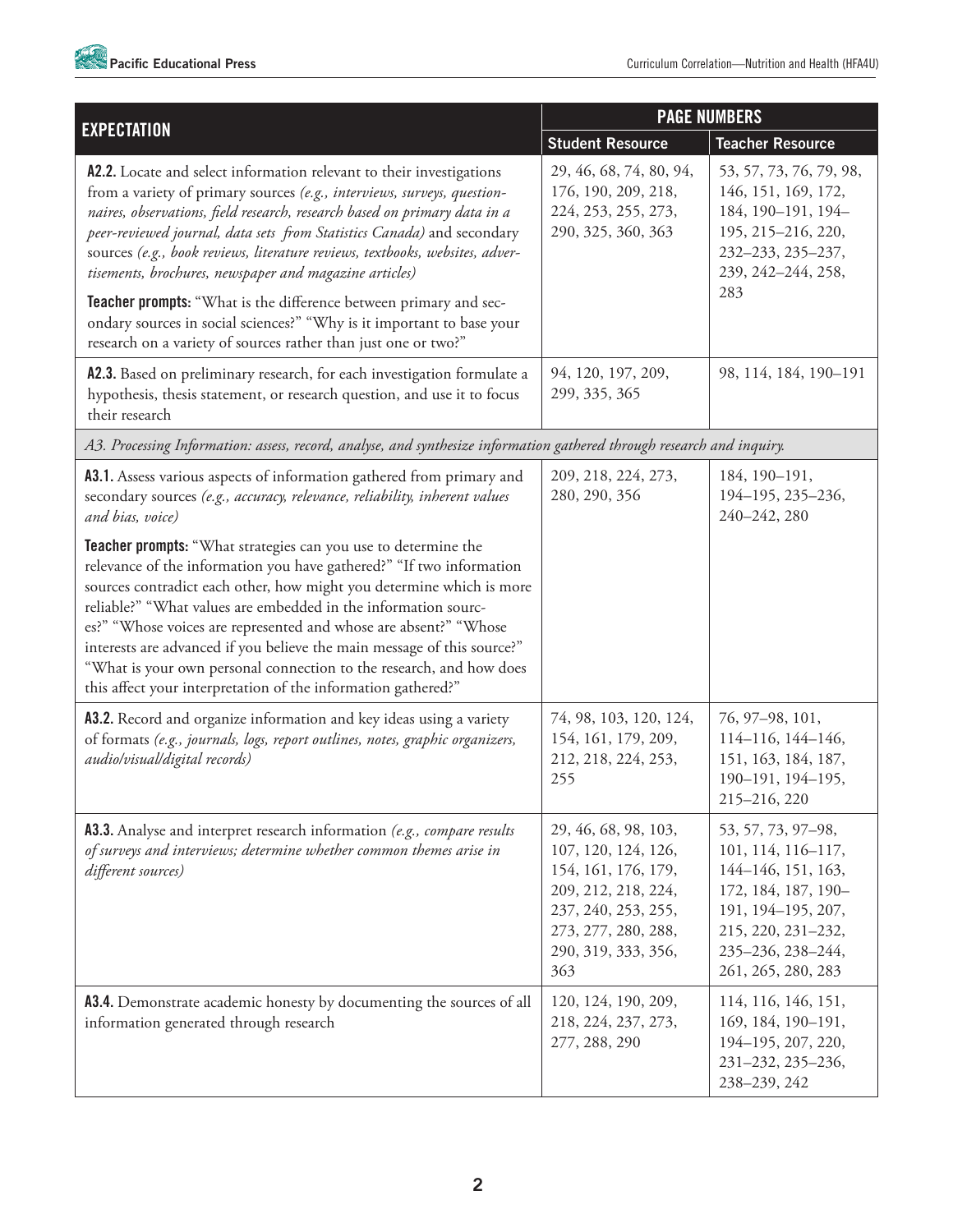

|                                                                                                                                                                                                                                                                                                                                                                               | <b>PAGE NUMBERS</b>                                                                                                                                       |                                                                                                                                               |
|-------------------------------------------------------------------------------------------------------------------------------------------------------------------------------------------------------------------------------------------------------------------------------------------------------------------------------------------------------------------------------|-----------------------------------------------------------------------------------------------------------------------------------------------------------|-----------------------------------------------------------------------------------------------------------------------------------------------|
| <b>EXPECTATION</b>                                                                                                                                                                                                                                                                                                                                                            | <b>Student Resource</b>                                                                                                                                   | <b>Teacher Resource</b>                                                                                                                       |
| A3.5. Synthesize findings and formulate conclusions (e.g., determine<br>whether their results support or contradict their hypothesis; weigh and con-<br>nect information to determine the answer to their research question; assess<br>the extent to which their results may be affected by "confounding variables"<br>- i.e., factors not included in their research design) | 68, 80, 98, 120, 124,<br>126, 154, 209, 218,<br>224, 240, 253, 255,<br>273, 280, 290, 356,<br>360, 363                                                    | 73, 79, 97-98, 114,<br>116-117, 144, 146,<br>151, 184, 190-191,<br>194-195, 207, 215,<br>220, 235-236,<br>240-244, 280, 283                   |
| A4. Communicating and Reflecting: communicate the results of their research and inquiry clearly and effectively, and reflect on and<br>evaluate their research, inquiry, and communication skills.                                                                                                                                                                            |                                                                                                                                                           |                                                                                                                                               |
| A4.1. Use an appropriate format (e.g., oral presentation, written research<br>report, poster, multimedia presentation, web page) to communicate the<br>results of their research and inquiry effectively for a specific purpose<br>and audience                                                                                                                               | 21, 29, 74, 80, 120,<br>124, 126, 157, 209,<br>218, 253, 277                                                                                              | 50, 53, 76, 79,<br>114-117, 146, 151,<br>184, 190, 215, 220,<br>232-233, 237-239.<br>288-289                                                  |
| A4.2. Use terms relating to nutrition and health correctly (e.g., mac-<br>ronutrient, micronutrient, nutrient deficiency, nutrient retention, food<br>security, water potability, functional food)                                                                                                                                                                            | 68, 82, 98, 103, 107,<br>120, 124, 126, 154,<br>157, 158, 161, 176,<br>179, 195, 207, 209,<br>218, 224, 237, 240,<br>253, 255, 273, 319,<br>322, 325, 333 | 73, 80, 98, 101,<br>114-117, 143-146,<br>151, 163, 169, 172,<br>184, 190, 194-195,<br>207, 215-216, 220,<br>235-236, 258-261,<br>265, 288-289 |
| <b>A4.3.</b> Clearly communicate the results of their inquiries (e.g., write<br>clearly, organize ideas logically, use language conventions properly), and<br>follow APA conventions for acknowledging sources (e.g., generate a<br>reference list in APA style, use in-text author-date citations)                                                                           | 120, 124, 190, 209,<br>218, 224, 237, 240,<br>253, 273, 277, 288,<br>290                                                                                  | 114, 116, 146, 151,<br>169, 184, 190, 194-<br>195, 207, 215, 220,<br>231-233, 235-239,<br>242-244, 288-289                                    |
| A4.4. Demonstrate an understanding of the general research process by<br>reflecting on and evaluating their own research, inquiry, and commu-<br>nication skills                                                                                                                                                                                                              | 98, 126, 161, 209,<br>224, 273, 290, 363,<br>365                                                                                                          | 97-98, 117, 145, 184,<br>194-195, 235-236,<br>242, 283, 288-289                                                                               |
| Teacher prompts: "How might the research methods you used have<br>affected the results you obtained?" "What steps might you take to<br>enhance your research/inquiry skills?"                                                                                                                                                                                                 |                                                                                                                                                           |                                                                                                                                               |
| <b>B. Nutrition and Health</b>                                                                                                                                                                                                                                                                                                                                                |                                                                                                                                                           |                                                                                                                                               |
| B1. Nutrients: demonstrate an understanding of nutrients and their connection to physical health.                                                                                                                                                                                                                                                                             |                                                                                                                                                           |                                                                                                                                               |
| B1.1. Identify the sources and explain the functions of macronutrients<br>(i.e., carbohydrates, fats, proteins), micronutrients (i.e., vitamins,<br>minerals), and water                                                                                                                                                                                                      | $51 - 77$                                                                                                                                                 | 70-74, 77, 80, 146,<br>151, 288                                                                                                               |
| <b>Teacher prompts:</b> "Why does the body need protein every day?" "How<br>can plant sources be effectively combined to make complementary<br>proteins?"                                                                                                                                                                                                                     |                                                                                                                                                           |                                                                                                                                               |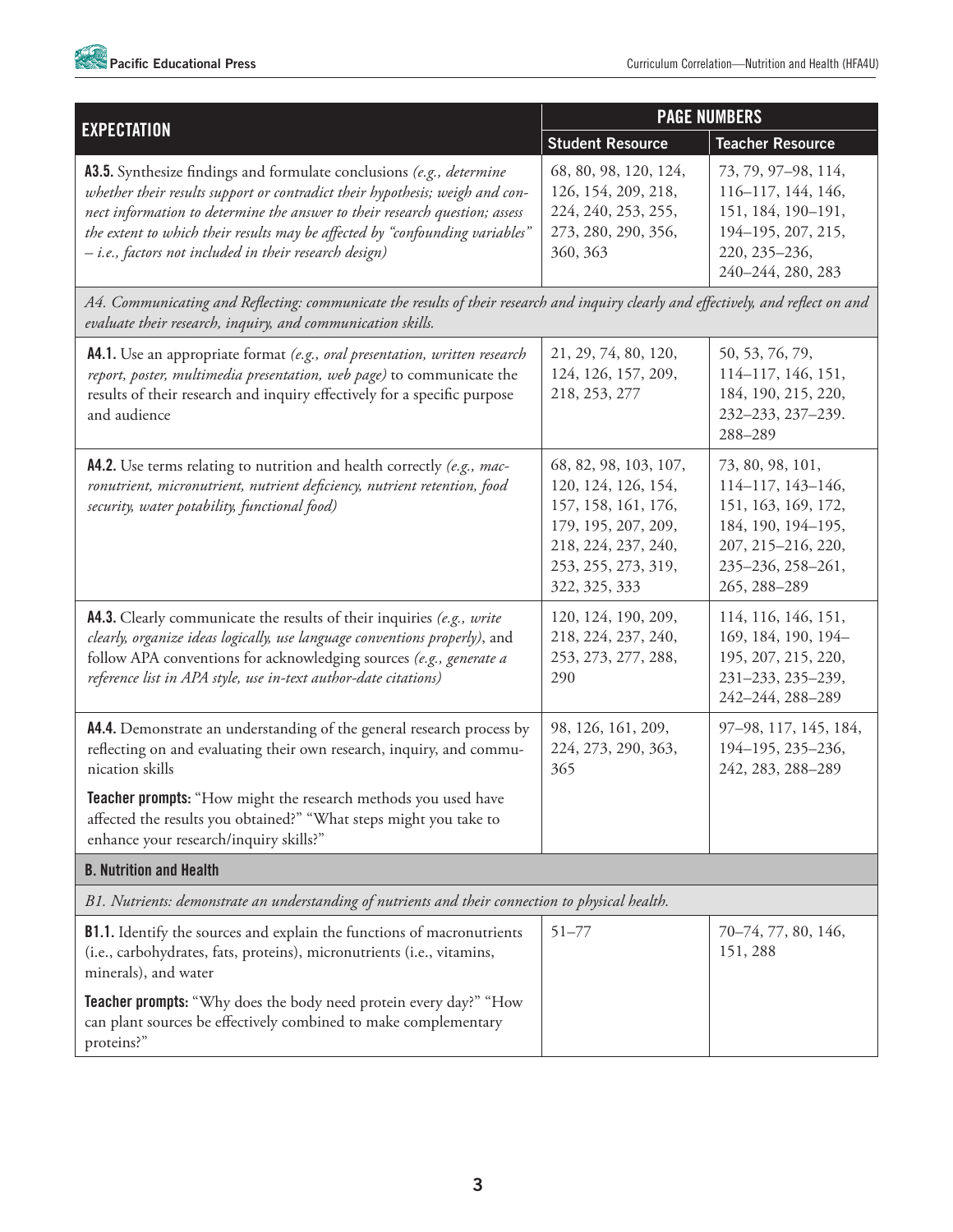

|                                                                                                                                                                                                                                                                                                                | <b>PAGE NUMBERS</b>                   |                              |
|----------------------------------------------------------------------------------------------------------------------------------------------------------------------------------------------------------------------------------------------------------------------------------------------------------------|---------------------------------------|------------------------------|
| <b>EXPECTATION</b>                                                                                                                                                                                                                                                                                             | <b>Student Resource</b>               | <b>Teacher Resource</b>      |
| <b>B1.2.</b> Describe the causes and symptoms of nutrient deficiencies (e.g.,<br>rickets, pellagra, goitre, anaemia, osteoporosis, scurvy, kwashiorkor, maras-<br>mus, beriberi) and excesses (e.g., iron toxicity, fluorosis)                                                                                 | 55-56, 62-63, 66-67,<br>$69 - 73, 77$ | 75-77, 80, 146, 151,<br>288  |
| <b>Teacher prompt:</b> "Why might iron toxicity occur from taking mineral<br>supplements but not from eating iron-rich foods?"                                                                                                                                                                                 |                                       |                              |
| B1.3. Analyse specific foods to determine their nutrient content, using<br>available food and nutrition information (e.g., Nutrition Facts tables,<br>food company nutrition information, nutrient-values databases, informa-<br>tion provided by health and nutrition professionals)                          | $78 - 82$                             | 78-80, 146, 151, 288         |
| Teacher prompt: "Why might different sources of information about<br>the nutritional content of food products provide contradictory data?<br>How might knowing the source of the information help you decide<br>what information is reliable and what is not?"                                                 |                                       |                              |
| B1.4. Plan and prepare a food item or items to ensure optimal nutrient<br>content and retention (e.g., choose nutrient-dense foods; steam rather<br>than boil vegetables                                                                                                                                       | 75, 83, 118-120, 137                  | 80-84, 114, 122-125          |
| B2. Food Guides: demonstrate an understanding of Canada's Food Guide and its role in promoting physical health.                                                                                                                                                                                                |                                       |                              |
| B2.1. Explain why Canada's Food Guide has changed over time (e.g.,<br>in response to new scientific information, greater diversity in the Canadi-<br>an population, increased availability of internationally marketed crops,<br>lobbying by food-marketing boards)                                            | $86 - 93$                             | 91-94, 103, 151, 288         |
| Teacher prompt: "Considering the results of recent nutrition research,<br>what recommendations do you think will be incorporated into the<br>next version of Canada's Food Guide?"                                                                                                                             |                                       |                              |
| <b>B2.2.</b> Outline the main nutrients found in each of the food groups in<br>Canada's Food Guide (e.g., carbohydrates in the Grain Products group,<br>protein in the Meat and Alternatives and Milk and Alternatives groups)                                                                                 | $92 - 96$                             | 96-98, 103, 146, 151,<br>288 |
| <b>Teacher prompt:</b> "From which food group would people usually get<br>vitamin D? For somebody who is not able to eat all of the foods in this<br>food group, how else might he or she get adequate amounts of vitamin<br>$D$ ?"                                                                            |                                       |                              |
| B2.3. Explain how various research findings support the recommenda-<br>tions and guidelines in Canada's Food Guide (e.g., the recommendation<br>to choose fruits and vegetables rather than juice is based on the research<br>finding that whole fruits and vegetables contain fibre, which juice does<br>not) | $92 - 102$                            | 96–98, 101, 103, 151,<br>288 |
| <b>Teacher prompt:</b> "What is the research basis behind the recommenda-<br>tion in Canada's Food Guide to eat at least two servings of fish each<br>week?"                                                                                                                                                   |                                       |                              |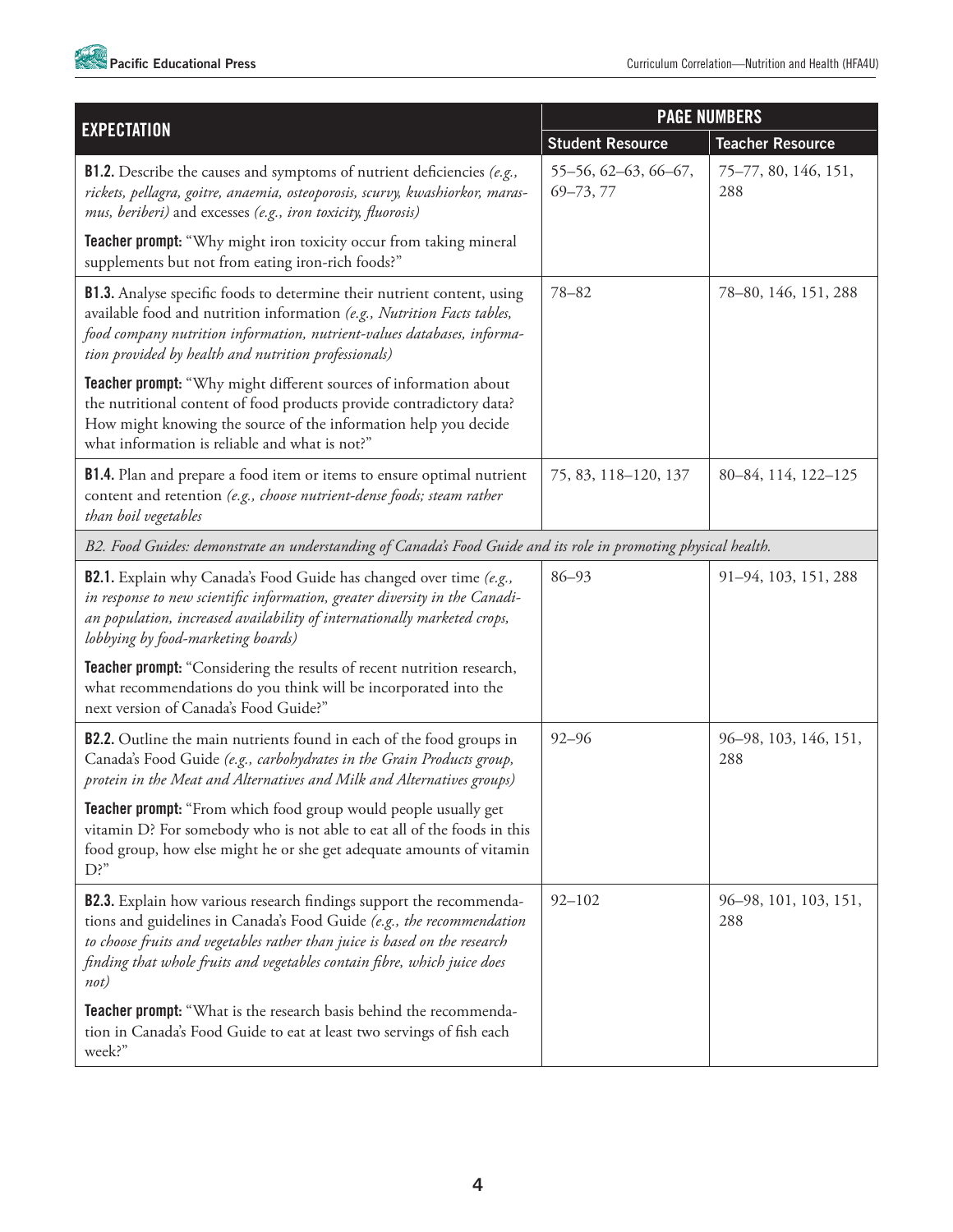

|                                                                                                                                                                                                                                                                                                                   | <b>PAGE NUMBERS</b>      |                                     |
|-------------------------------------------------------------------------------------------------------------------------------------------------------------------------------------------------------------------------------------------------------------------------------------------------------------------|--------------------------|-------------------------------------|
| <b>EXPECTATION</b>                                                                                                                                                                                                                                                                                                | <b>Student Resource</b>  | <b>Teacher Resource</b>             |
| <b>B2.4.</b> Explain the differences in the underlying concepts and recom-<br>mendations of food guides from other countries (e.g., Dietary Guide-<br>lines for Americans, Mediterranean Food Guide, Chinese Food Guide)<br>and food guides designed for special groups (e.g., vegans, vegetarians,<br>diabetics) | 108-112                  | 100-103, 151, 288                   |
| Teacher prompts: "What are the implications of the fact that fruits and<br>vegetables are separate food groups in American food guidelines, but<br>one group in Canada's Food Guide?" "What recommendations are<br>made about oils in Canada's Food Guide and in the Dietary Guide-<br>lines for Americans?"      |                          |                                     |
| <b>B2.5.</b> Analyse a recipe and modify it as necessary to reflect specific<br>recommendations in Canada's Food Guide (e.g., reduce fat and sodium;<br>use whole grains, dark green or orange vegetables, beans or lentils)                                                                                      | 104-107                  | 98-99, 103-105, 288                 |
| B3. Energy Balance: demonstrate an understanding of the physical processes involved in maintaining energy balance.                                                                                                                                                                                                |                          |                                     |
| <b>B3.1.</b> Explain the processes of and factors affecting the digestion, ab-<br>sorption, and metabolism of food                                                                                                                                                                                                | 127-133, 137             | 118-120, 123, 125,<br>151, 288      |
| <b>Teacher prompts:</b> "How are nutrients absorbed by the body?" "How<br>does stress affect digestion?"                                                                                                                                                                                                          |                          |                                     |
| <b>B3.2.</b> Analyse foods to identify their macronutrient content (i.e., the<br>percentage of calories from various types of nutrients)                                                                                                                                                                          | 118-119, 148-149,<br>162 | 137-138, 146,<br>150-151, 288       |
| Teacher prompt: "What ratio of macronutrients is ideal? How does your<br>typical daily macronutrient ratio compare to the ideal?                                                                                                                                                                                  |                          |                                     |
| <b>B3.3.</b> Explain the concept of energy balance, and describe how energy<br>balance is achieved (e.g., by changing the volume and types of food eaten;<br>by changing the type, duration, or intensity of exercise)                                                                                            | $121 - 126, 137$         | 114-116, 122-123,<br>146, 151, 288  |
| <b>B3.4.</b> Analyse and interpret data to determine how various factors affect<br>calorie expenditure (e.g., data about duration and intensity of exercise,<br>body composition, basal metabolic rate, energy required for various forms<br>of activity)                                                         | 121-126, 134-135,<br>137 | 115-117, 121, 123,<br>146, 151, 288 |
| Teacher prompts: "How does basal metabolic rate (BMR) change<br>throughout the lifespan?" "How does the average daily caloric expen-<br>diture of a sixteen-year-old male compare to that of a seventy-year-old<br>male?"                                                                                         |                          |                                     |
| B4. Nutritional Status: demonstrate an understanding of their nutrient intake and of factors that affect the nutritional status of<br>individuals and groups.                                                                                                                                                     |                          |                                     |
| B4.1. Analyse their own nutrient intake with reference to current Cana-                                                                                                                                                                                                                                           | $140 - 149$              | 136-140, 143, 146,                  |

| <b>D4.1.</b> Analyse their own nutrient intake with reference to current Cana-                                                                                                                                                                                                 | 140-149 | 190–140, 149, 140, |
|--------------------------------------------------------------------------------------------------------------------------------------------------------------------------------------------------------------------------------------------------------------------------------|---------|--------------------|
| dian guidelines (e.g., Dietary Reference Intakes)                                                                                                                                                                                                                              |         | $150 - 151, 288$   |
| <b>Teacher prompt:</b> "How does your daily intake of iron compare to the<br>estimated average requirement (EAR) and the recommended daily<br>allowance (RDA) of iron on the Canadian Dietary Reference Intakes?<br>Why is the RDA a better point of comparison than the EAR?" |         |                    |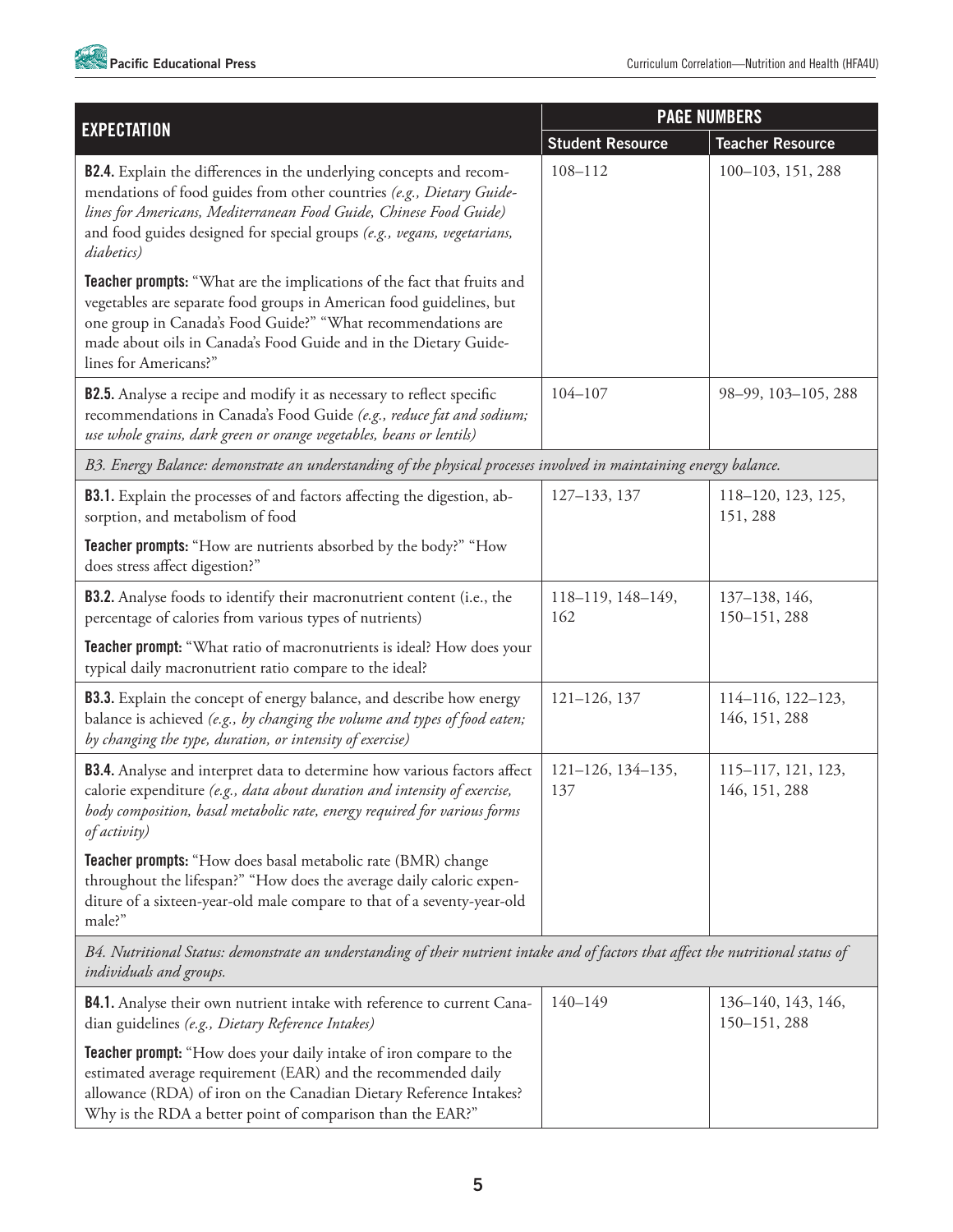

|                                                                                                                                                                                                                                                                                                                                                                                                                                                                                                                                                                                                                                                                      | <b>PAGE NUMBERS</b>           |                                                               |
|----------------------------------------------------------------------------------------------------------------------------------------------------------------------------------------------------------------------------------------------------------------------------------------------------------------------------------------------------------------------------------------------------------------------------------------------------------------------------------------------------------------------------------------------------------------------------------------------------------------------------------------------------------------------|-------------------------------|---------------------------------------------------------------|
| <b>EXPECTATION</b>                                                                                                                                                                                                                                                                                                                                                                                                                                                                                                                                                                                                                                                   | <b>Student Resource</b>       | <b>Teacher Resource</b>                                       |
| <b>B4.2.</b> Compare their own nutrient intake with that of various popula-<br>tion groups in Canada                                                                                                                                                                                                                                                                                                                                                                                                                                                                                                                                                                 | $150 - 158$                   | $141 - 144$ , 146,<br>150-151, 288                            |
| Teacher prompts: "How does your nutrient intake compare to that of<br>an average teenager living in another part of Canada?" "How does<br>your nutrient intake compare to that of an average eighty-year-old in<br>Canada?" "What factors should you take into account when compar-<br>ing nutritional status?"                                                                                                                                                                                                                                                                                                                                                      |                               |                                                               |
| B4.3. Explain how various factors (e.g., genetics, deterioration of in-<br>frastructure, environmental governance, trade embargos, war, natural<br>disasters) affect the nutritional status of specific population groups in<br>Canada and around the world                                                                                                                                                                                                                                                                                                                                                                                                          | 158, 233-249,<br>303-316, 322 | 143, 146, 150-151,<br>206, 208, 254-255,<br>259-260, 265, 288 |
| Teacher prompts: "What factors have contributed to limited access to<br>fresh water in such rural communities as Walkerton, Ontario, and the<br>Kashechewan First Nation?" "How might the U.S. trade embargo on<br>Cuba affect the nutritional status of the Cuban people?" "How might<br>nutritional status profiles be used to help improve the nutritional<br>status of particular groups? In what ways might such profiles be con-<br>sidered discriminatory?" "In what ways has access to traditional foods<br>been restricted for many Aboriginal people in Canada? What are some<br>of the specific effects of this restriction on their nutritional status?" |                               |                                                               |
| B4.4. Plan and prepare a food item or items to address a specific nu-<br>tritional deficiency in a typical Canadian diet (e.g., prepare a high-fibre<br>snack to address a lack of dietary fibre)                                                                                                                                                                                                                                                                                                                                                                                                                                                                    | 159-160, 163                  | 145, 147-148, 150                                             |
| <b>C. Eating Patterns and Trends</b>                                                                                                                                                                                                                                                                                                                                                                                                                                                                                                                                                                                                                                 |                               |                                                               |
| C1. Nutrition through the Lifespan: demonstrate an understanding of food- and nutrition-related issues at different stages in the<br>lifespan.                                                                                                                                                                                                                                                                                                                                                                                                                                                                                                                       |                               |                                                               |
| <b>C1.1.</b> Analyse developments throughout the lifespan (e.g., during<br>pre-pregnancy, pregnancy, lactation, infancy, toddler and preschool years,<br>elementary school years, pre-adolescence, adolescence, adulthood, senior<br>years) to determine how they affect nutritional needs                                                                                                                                                                                                                                                                                                                                                                           | $167 - 195$                   | 162-164, 166-173,<br>219-220, 288                             |
| <b>Teacher prompt:</b> "What are some specific nutritional needs associated<br>with adolescence? How can these needs be addressed with proper food<br>choices?"                                                                                                                                                                                                                                                                                                                                                                                                                                                                                                      |                               |                                                               |
| $C1.2$ . Explain how various influences throughout the lifespan (e.g.,<br>familial, social, emotional, cultural, religious, economic, ethical, psycholog-<br>ical) can affect people's food choices                                                                                                                                                                                                                                                                                                                                                                                                                                                                  | $170 - 195$                   | $165 - 167$ , 169, 172-<br>173, 219-220, 288                  |
| Teacher prompts: "Why might conflict develop in some families when<br>the children adopt different eating patterns than the parents?" "How<br>do friends influence each other's food choices?" "How do food choices<br>related to, for example, candy, beverages, or vegetables reflect an indi-<br>vidual's self-identity at any given time in the person's development?"                                                                                                                                                                                                                                                                                           |                               |                                                               |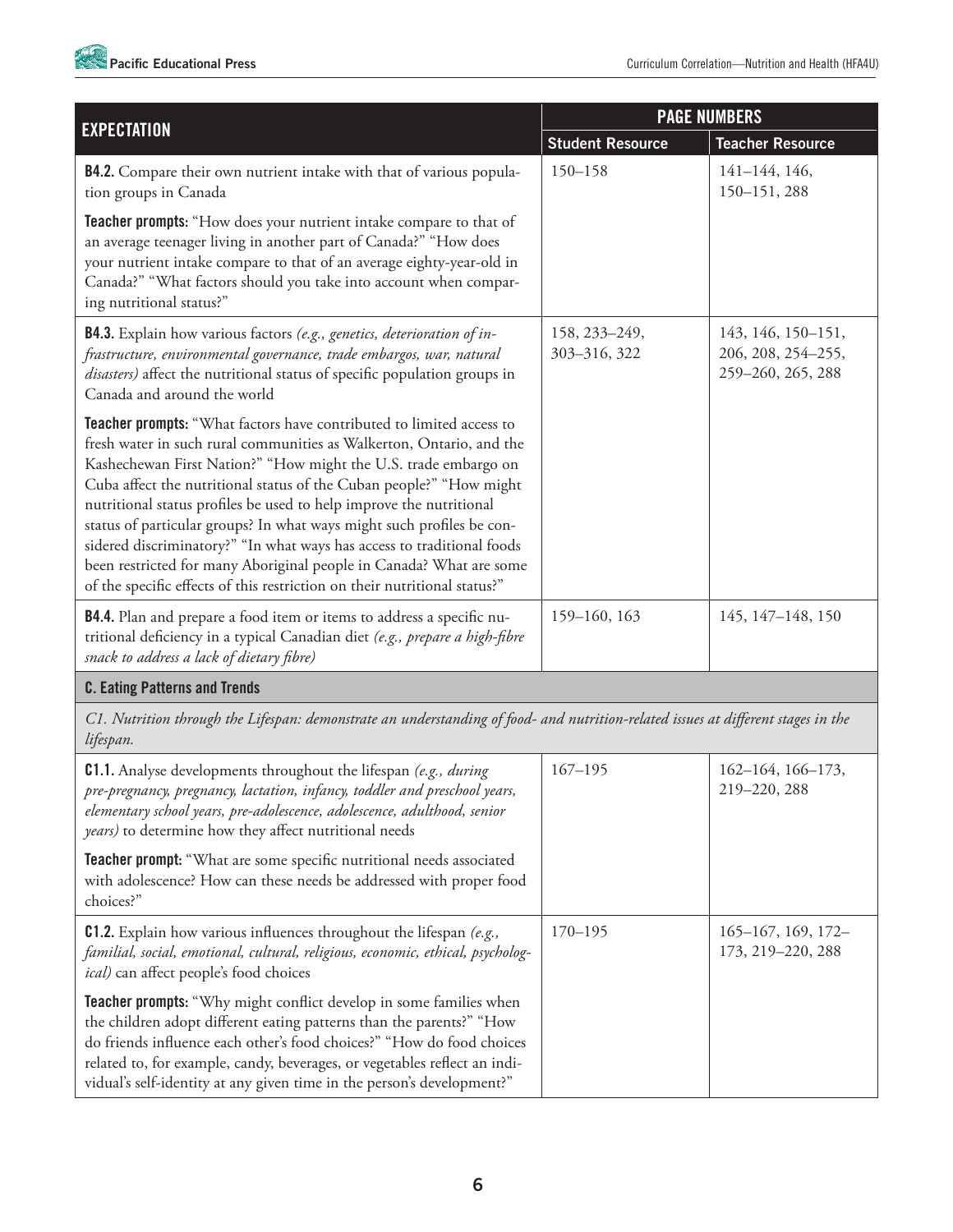

|                                                                                                                                                                                                                                                                                                                                                                                                                                               | <b>PAGE NUMBERS</b>     |                                    |
|-----------------------------------------------------------------------------------------------------------------------------------------------------------------------------------------------------------------------------------------------------------------------------------------------------------------------------------------------------------------------------------------------------------------------------------------------|-------------------------|------------------------------------|
| <b>EXPECTATION</b>                                                                                                                                                                                                                                                                                                                                                                                                                            | <b>Student Resource</b> | <b>Teacher Resource</b>            |
| <b>C1.3.</b> Explain why particular food and nutrition products are appro-<br>priate or popular at various stages of the lifespan (e.g., single-serving<br>products, baby foods, meal-replacement drinks)                                                                                                                                                                                                                                     | 179, 210-218            | 183, 186-187, 196,<br>219-220, 288 |
| <b>Teacher prompt:</b> "What specific foods are currently being marketed to<br>appeal to teenagers? To the elderly?"                                                                                                                                                                                                                                                                                                                          |                         |                                    |
| <b>C1.4.</b> Plan and prepare a food item or items appropriate to the nutri-<br>tional needs of people at a specific stage of the lifespan                                                                                                                                                                                                                                                                                                    | 195, 197                | 168-171, 173                       |
| C2. Nutrition and Disease: demonstrate an understanding of the relationships between nutrition, health, and disease.                                                                                                                                                                                                                                                                                                                          |                         |                                    |
| <b>C2.1.</b> Explain why certain eating practices are associated with the pre-<br>vention and management of particular health conditions (e.g., allergies,<br>diabetes, cardiovascular disease, osteoporosis, kidney disease)                                                                                                                                                                                                                 | 250-256                 | 207, 215-220, 288                  |
| Teacher prompts: "How can a person's diet in childhood affect his or<br>her likelihood of developing osteoporosis later in life?" "How would<br>the diet of someone who is lactose intolerant differ from the diet of<br>someone who has a milk allergy?"                                                                                                                                                                                     |                         |                                    |
| <b>C2.2.</b> Explain the relationship between particular social and emotional<br>conditions (e.g., busy schedules, expectations related to body shape, stress,<br>scarcity of resources) and unhealthy eating patterns that can contribute<br>to illness and disease                                                                                                                                                                          | 246-249                 | 209-216, 219-220,<br>288           |
| <b>C2.3.</b> Assess the role of various factors (e.g., heredity/genetics, socio-eco-<br>nomic status, geography, lifestyle, activity level) in nutrition-related<br>illnesses and health conditions                                                                                                                                                                                                                                           | $232 - 249$             | 206, 208, 210-216,<br>219-220, 288 |
| Teacher prompts: "How are the contributing factors of nutrition-related<br>illnesses interrelated?" "How does childhood poverty affect people's<br>long-term health outcomes?" "How do geography and socio-econom-<br>ic status affect people's access to nutrition and their susceptibility to<br>disease?"                                                                                                                                  |                         |                                    |
| <b>C2.4.</b> Analyse how specific illnesses, diseases, or medical treatments<br>(e.g., diabetes, HIV/AIDS, chemotherapy, certain pharmaceutical drugs or<br>drug combinations) affect people's nutritional needs                                                                                                                                                                                                                              | 254-256                 | 216-220, 288                       |
| <b>Teacher prompts:</b> "How does diabetes affect the body's intake of certain<br>nutrients?" "How do nutrient needs change for individuals undergoing<br>chemotherapy?"                                                                                                                                                                                                                                                                      |                         |                                    |
| <b>C2.5.</b> Identify and evaluate strategies to prevent food- and nutrition-re-<br>lated diseases and illnesses                                                                                                                                                                                                                                                                                                                              | 240, 250-253            | 207, 215-216,<br>219-220, 288      |
| Teacher prompts: "How effective are marketing strategies that are cur-<br>rently used to promote increased consumption of fruits and vegeta-<br>bles?" "What public health strategies have been used to educate people<br>about type 2 diabetes in specific high-risk groups? How effective are<br>these strategies?" "How can government policies have an impact on the<br>social determinants of nutrition-related diseases and illnesses?" |                         |                                    |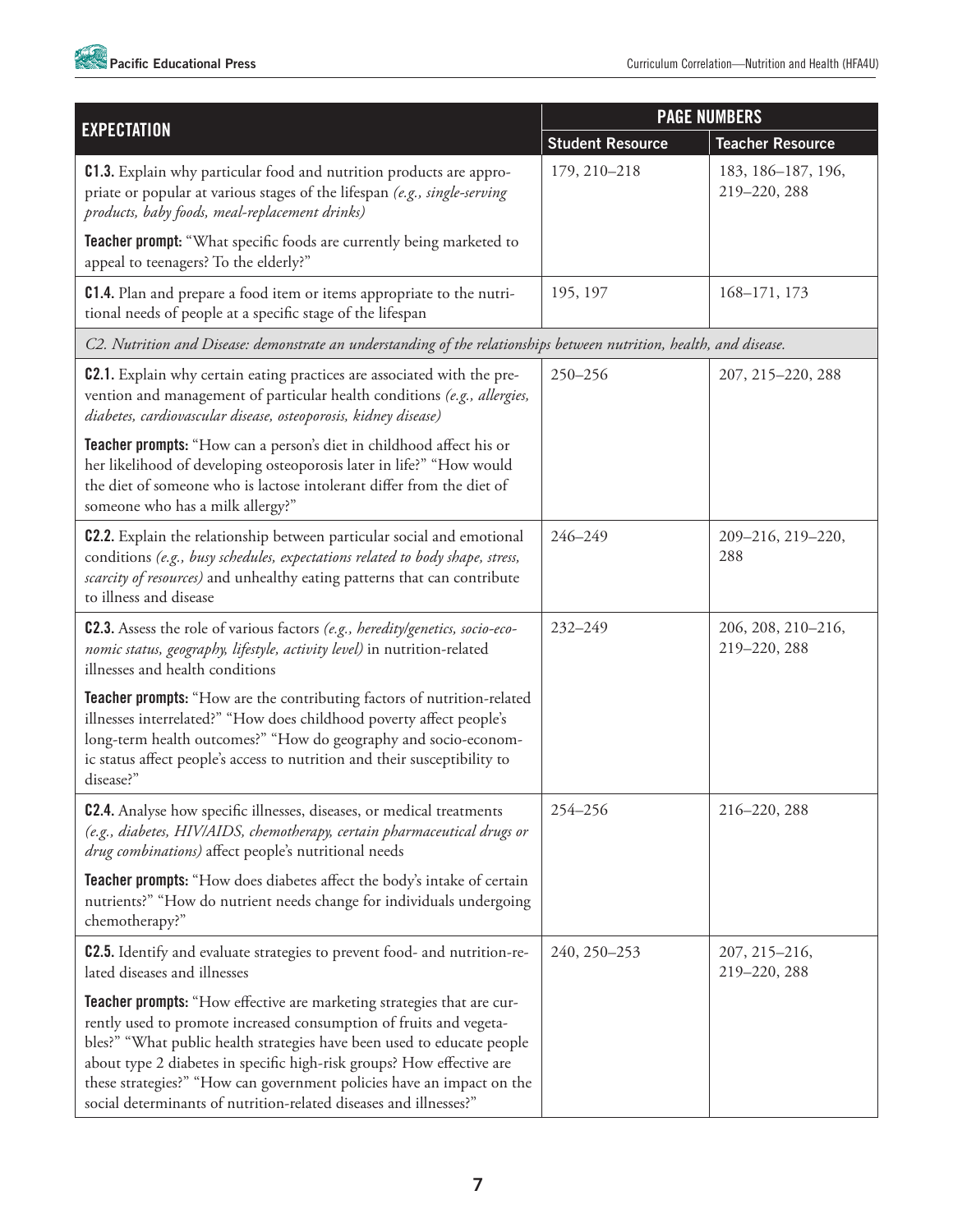

|                                                                                                                                                                                                                                                                                                                                                                            | <b>PAGE NUMBERS</b>     |                                        |
|----------------------------------------------------------------------------------------------------------------------------------------------------------------------------------------------------------------------------------------------------------------------------------------------------------------------------------------------------------------------------|-------------------------|----------------------------------------|
| <b>EXPECTATION</b>                                                                                                                                                                                                                                                                                                                                                         | <b>Student Resource</b> | <b>Teacher Resource</b>                |
| <b>C2.6.</b> Plan and prepare a food item or items to meet the nutritional<br>needs of people with a specific illness or disease                                                                                                                                                                                                                                           | 255, 257                | 216-219                                |
| C3. Trends and Patterns in Food and Nutrition: demonstrate an understanding of current Canadian trends and patterns in nutri-<br>tional guidelines and in food production and consumption.                                                                                                                                                                                 |                         |                                        |
| <b>C3.1.</b> Evaluate new and emerging food- and nutrition-related products<br>and services in terms of their real or perceived benefits to Canadi-<br>an consumers (e.g., additives, functional foods, whole-wheat pasta, soy<br>products, energy drinks, vitamin-enhanced drinks, local food initiatives,<br>agri-tourism, molecular gastronomy, the slow food movement) | 199-227, 276            | 183-188, 190, 196,<br>219-220, 288     |
| Teacher prompt: "How has the increased consumption of energy drinks<br>improved or compromised the overall health and nutritional status of<br>individuals?"                                                                                                                                                                                                               |                         |                                        |
| <b>C3.2.</b> Explain why people adopt various eating patterns (e.g., vegetarian<br>diet, slow food diet, organic diet, local food diet, weight-loss program)                                                                                                                                                                                                               | $201 - 209$             | 183-184, 188, 196,<br>219-220, 288     |
| <b>C3.3.</b> Assess the effects on overall health of various eating patterns and<br>trends (e.g., low-carbohydrate diets, promotion of trans-fat-free foods,<br>promotion of antioxidants and phytochemicals)                                                                                                                                                              | 55-56, 201-219          | 183-184, 186-188,<br>196, 219-220, 288 |
| Teacher prompts: "What criteria would you use to assess the validity of<br>the claims made about a new diet?" "What are some indicators of a fad<br>diet as opposed to a sound nutritional program?"                                                                                                                                                                       |                         |                                        |
| <b>C3.4.</b> Explain some ways in which scientific research on nutrition and<br>health has influenced government policy (e.g., nutrition labelling re-<br>quirements, trans-fat regulations, school food and beverage policies, policies<br>to implement daily physical activity in schools)                                                                               | 220-227                 | 194-196, 219-220,<br>288               |
| Teacher prompts: "What are some legislative changes that have affected<br>current eating patterns and the overall health of populations? What<br>effects have they had?" "What are the reasons for the requirement that<br>trans fatty acids be listed separately on Canadian nutrition labels?"                                                                           |                         |                                        |
| <b>C3.5.</b> Plan and prepare a food item or items using a product that is cur-<br>rently being marketed as a functional food (e.g., flax seed, high-protein<br>pasta, blueberries, pomegranates, chia)                                                                                                                                                                    | 229                     | 188-189, 192-193,<br>196               |
| <b>D. Local and Global Issues</b>                                                                                                                                                                                                                                                                                                                                          |                         |                                        |
| D1. Food Security: demonstrate an understanding of various factors involved in achieving and maintaining food security.                                                                                                                                                                                                                                                    |                         |                                        |
| D1.1. Explain the importance of each of the key components of food<br>security (e.g., availability, accessibility, adequacy, acceptability, sustain-<br><i>ability</i> )                                                                                                                                                                                                   | 302-316, 319            | 254-255, 259-261,<br>265, 286-288      |
| <b>Teacher prompts:</b> "Why would access to potable water be considered<br>a food security issue?" "What steps can food banks take to ensure the<br>adequacy of the food they offer to multi-ethnic communities?"                                                                                                                                                         |                         |                                        |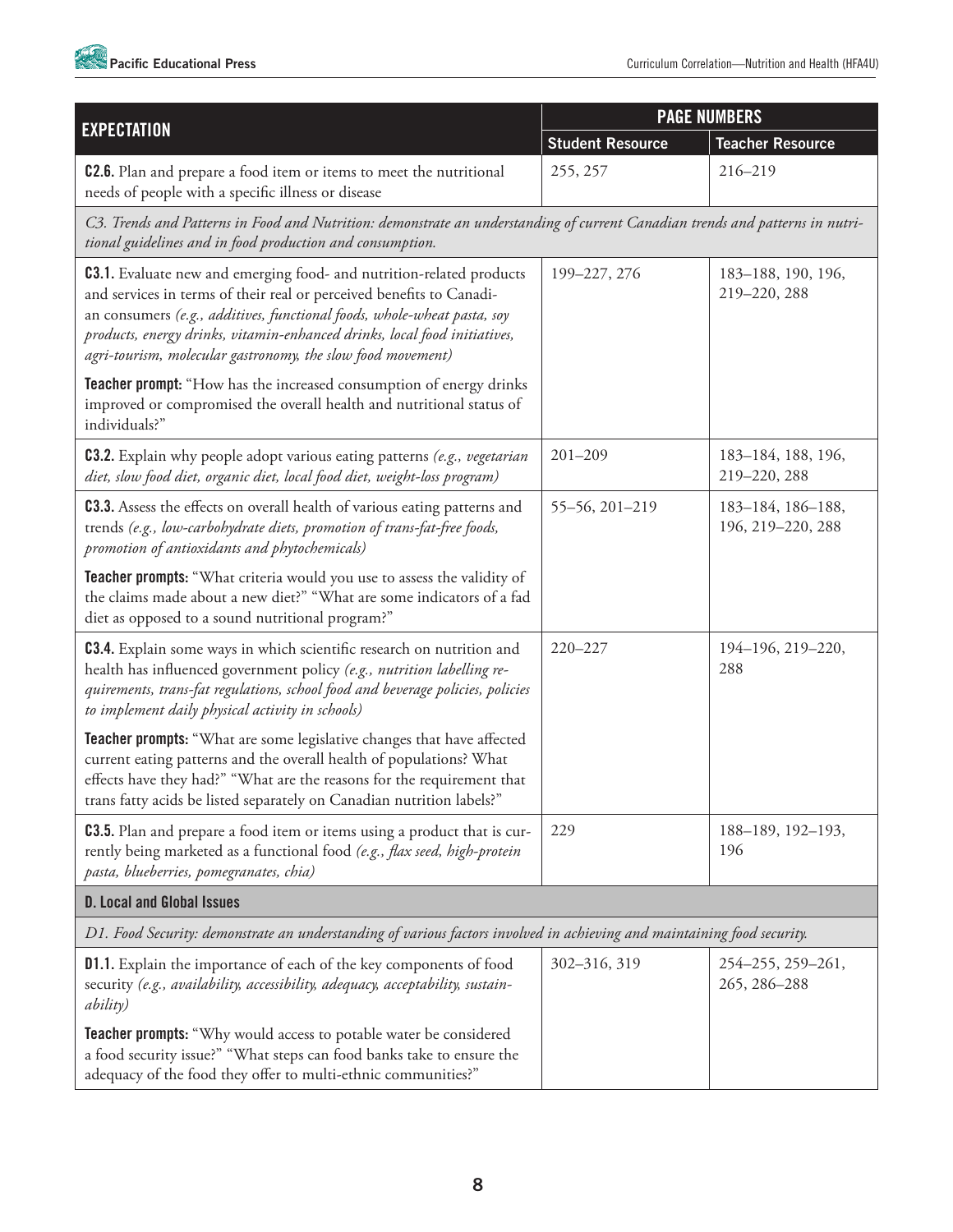

|                                                                                                                                                                                                                                                                                                                                                                                                                            | <b>PAGE NUMBERS</b>     |                          |
|----------------------------------------------------------------------------------------------------------------------------------------------------------------------------------------------------------------------------------------------------------------------------------------------------------------------------------------------------------------------------------------------------------------------------|-------------------------|--------------------------|
| <b>EXPECTATION</b>                                                                                                                                                                                                                                                                                                                                                                                                         | <b>Student Resource</b> | <b>Teacher Resource</b>  |
| <b>D1.2.</b> Explain how and why various social, cultural, and economic<br>factors (e.g., gender, ethnicity, income, employment, religious or political<br>affiliation) contribute to nutritional inequalities among people within<br>the same community                                                                                                                                                                   | 303-316, 326-332        | 254-255, 265,<br>286-288 |
| Teacher prompts: "Why are women more often undernourished than<br>men in many regions or communities?" "Why does being an Aborigi-<br>nal person in Canada increase one's likelihood of experiencing inade-<br>quate nutrition?"                                                                                                                                                                                           |                         |                          |
| <b>D1.3.</b> Explain the relationships among poverty, food insecurity, poor<br>nutrition, and poor health                                                                                                                                                                                                                                                                                                                  | 305-307, 312            | 254-255, 265,<br>286-288 |
| <b>Teacher prompt:</b> "Why is poor health often associated with poverty and<br>food insecurity?"                                                                                                                                                                                                                                                                                                                          |                         |                          |
| D1.4. Evaluate various food-distribution systems in terms of their<br>impact on local and global food security (e.g., systems that improve the<br>availability of fair-trade products and local foods versus imported foods)                                                                                                                                                                                               | 317-332                 | 256-258, 265, 288        |
| Teacher prompts: "How does the demand for cash crops such as cof-<br>fee, cocoa, or sugar affect food security?" "What supports might be<br>required to help a farmer switch from cash cropping to subsistence<br>farming?"                                                                                                                                                                                                |                         |                          |
| <b>D1.5.</b> Demonstrate the ability to combat food insecurity at the local<br>and global level (e.g., write to an elected representative or government<br>official; volunteer with a breakfast program; fundraise for community<br>water wells; plant trees; buy products from women-led cooperatives; become<br>involved in a community garden)                                                                          | 317-325, 328-333        | 258-265, 286-288         |
| Teacher prompt: "What are some actions you can take to reduce local or<br>global food insecurity?"                                                                                                                                                                                                                                                                                                                         |                         |                          |
| D2. Food Production and Supply: demonstrate an understanding of various factors that affect food production and supply.                                                                                                                                                                                                                                                                                                    |                         |                          |
| <b>D2.1.</b> Explain how geographical factors, physical conditions, and nat-<br>ural disasters (e.g., climate, weather, soil conditions, proximity to water,<br>mudslides, floods, earthquakes) affect food supply and production and<br>water potability                                                                                                                                                                  | $265 - 270$             | 232-234, 244,<br>286-288 |
| <b>Teacher prompts:</b> "In what ways have food supply and production and<br>water potability been affected after a recent natural disaster?" "Which<br>countries' or regions' food supplies are most at risk because of climate<br>change?" "How does climate change affect the food supply of indig-<br>enous people, in particular?" "How might climate change affect the<br>different agricultural regions of Canada?" |                         |                          |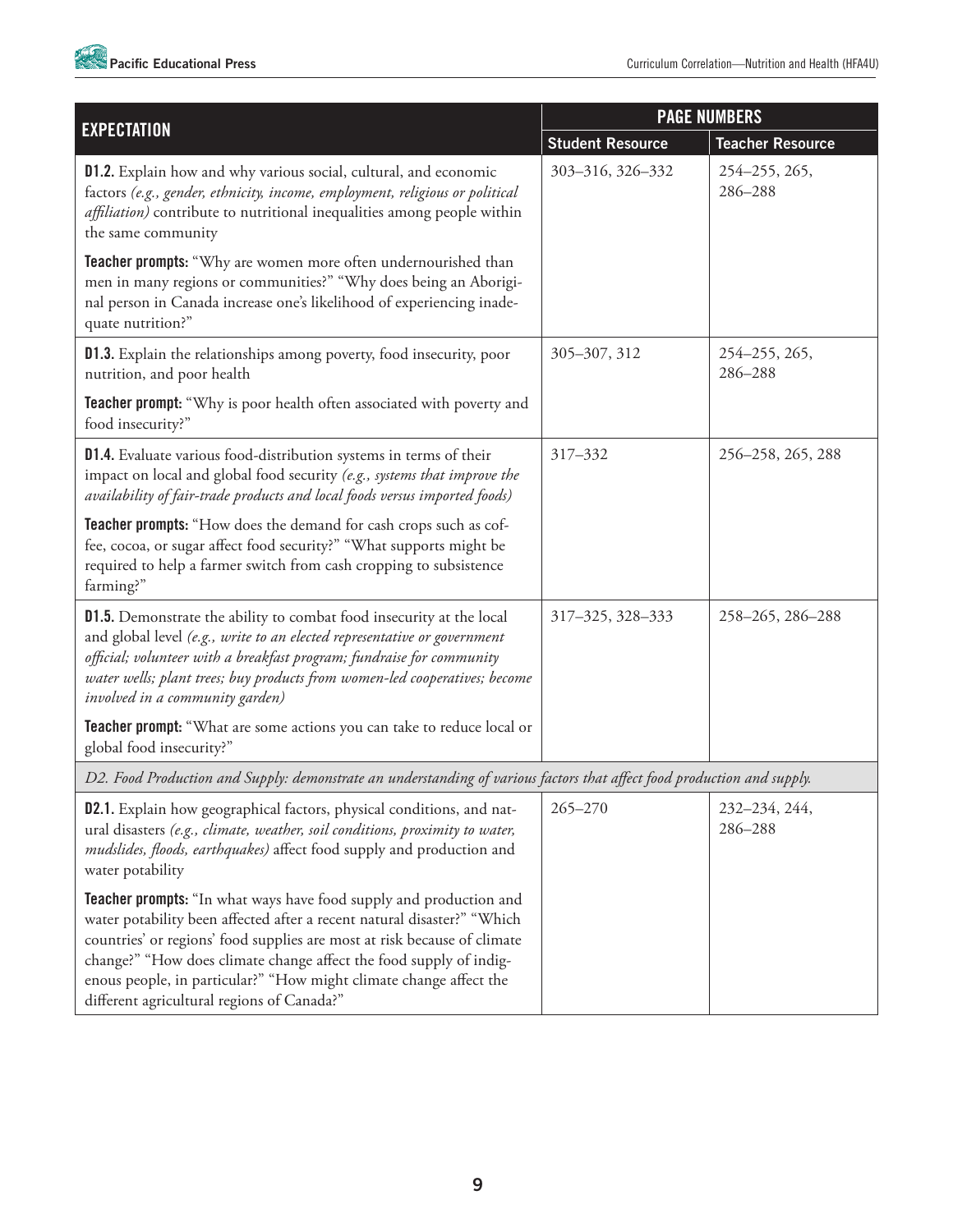

|                                                                                                                                                                                                                                                                                                                                                                                                                                                                                                                                                                                                          | <b>PAGE NUMBERS</b>     |                                   |
|----------------------------------------------------------------------------------------------------------------------------------------------------------------------------------------------------------------------------------------------------------------------------------------------------------------------------------------------------------------------------------------------------------------------------------------------------------------------------------------------------------------------------------------------------------------------------------------------------------|-------------------------|-----------------------------------|
| <b>EXPECTATION</b>                                                                                                                                                                                                                                                                                                                                                                                                                                                                                                                                                                                       | <b>Student Resource</b> | <b>Teacher Resource</b>           |
| D2.2. Explain the effects of various agricultural methods (e.g., crop rota-<br>tion, integrated pest management, fallow fields, intercropping, no tillage)<br>on local and/or global food production and yields                                                                                                                                                                                                                                                                                                                                                                                          | $281 - 290$             | 238-241, 244-246,<br>286-288      |
| <b>Teacher prompts:</b> "Why might some farmers rotate between growing<br>soybeans and corn on the same field?" "Why might regular tillage of<br>soil decrease crop yields?" "How can leaving a field fallow for a season<br>lead to increases in crop yields in future years? How often does a field<br>need to be left fallow in order to ensure good crop yields?"                                                                                                                                                                                                                                    |                         |                                   |
| <b>D2.3.</b> Analyse the relationship between various economic, social, and<br>political factors and food supply and production in a particular region<br>or regions (e.g., debt-repayment requirements, demand for cash crops, oil<br>prices, free-trade agreements, trade embargos or bans, controls on fishing<br>and hunting, import-export restrictions to prevent or control outbreaks of<br>disease)                                                                                                                                                                                              | $271 - 280$             | 231-232, 235-239,<br>244, 286-288 |
| Teacher prompts: "How do a country's debtrepayment obligations affect<br>its ability to produce its own food for its citizens?" "How does the<br>production of cash crops affect the people of the exporting country<br>and the importing country?"                                                                                                                                                                                                                                                                                                                                                      |                         |                                   |
| D2.4. Analyse the effect of various trends in agriculture and aquaculture<br>(e.g., organic farming, use of antibiotics, fish farming, genetic engineer-<br>ing, greenhouse food production) on local and global food supply and<br>production                                                                                                                                                                                                                                                                                                                                                           | 287, 289, 291-297       | 240, 242-244,<br>286-288          |
| Teacher prompt: "In what ways do different interest groups and com-<br>munities differ in their opinions about the risks and benefits of organic<br>farming? What are some reasons for the differing opinions?"                                                                                                                                                                                                                                                                                                                                                                                          |                         |                                   |
| D3. Food Production and the Environment: demonstrate an understanding of the effects of food production on the environment                                                                                                                                                                                                                                                                                                                                                                                                                                                                               |                         |                                   |
| <b>D3.1.</b> Explain how consumer food choices affect the environment, lo-<br>cally and globally (e.g., demand for imported food increases the amount of<br>energy used in transportation; choice of overpackaged products increases the<br>volume of waste going to landfills; demand for fair-trade products supports<br>sustainable farming practices and small-scale farmers but may cause farm-<br>ers to grow cash crops, such as cocoa and coffee, rather than food; demand<br>for local produce supports farmers' markets, reduces the use of preservatives,<br>and lowers transportation costs) | 357-363                 | 279, 281-288                      |
| Teacher prompts: "How can one person's decision to purchase fair-trade<br>chocolate have an impact on environmental conditions in a different<br>part of the world?" "What is the environmental impact of purchasing<br>bottled water?"                                                                                                                                                                                                                                                                                                                                                                  |                         |                                   |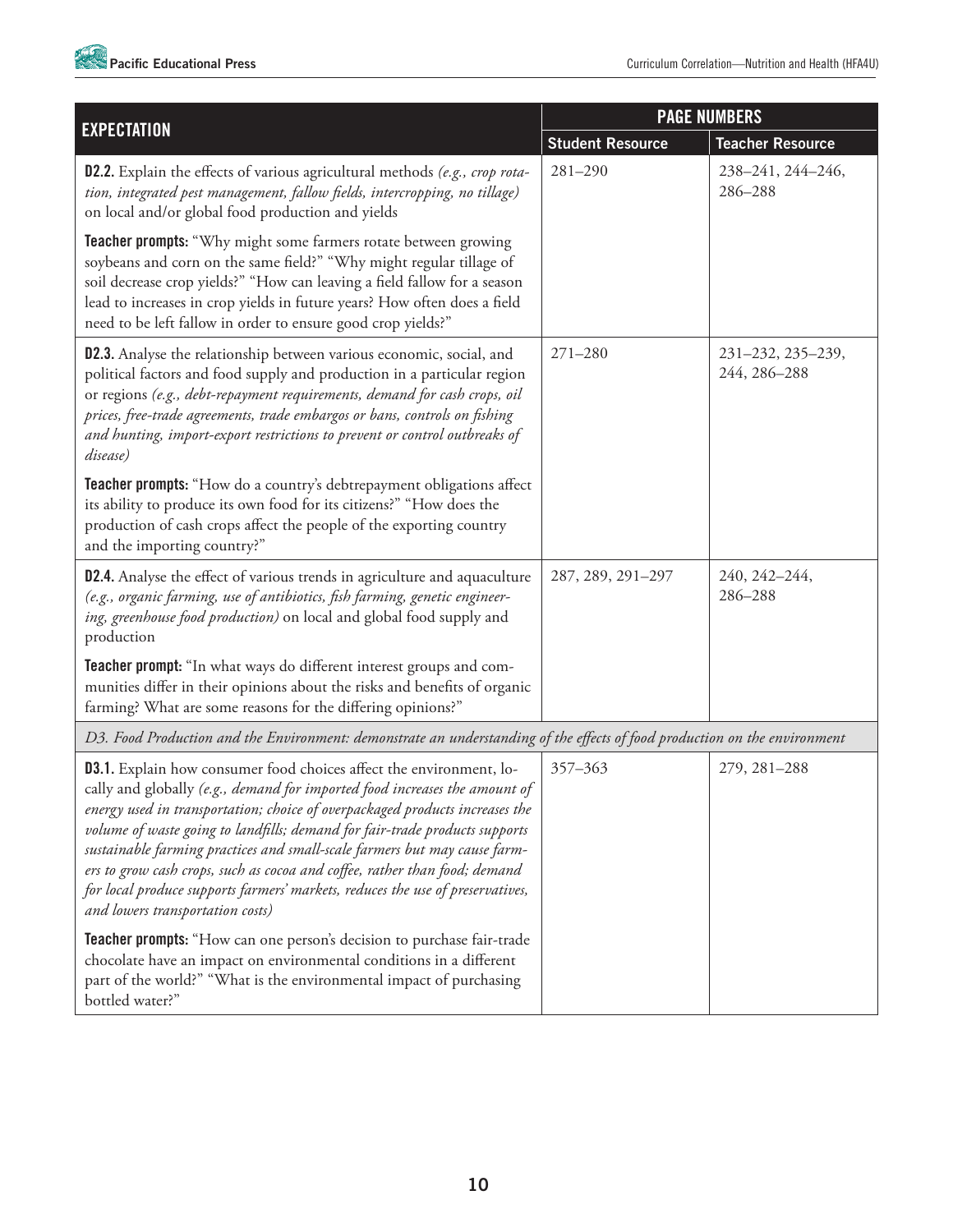

|                                                                                                                                                                                                                                                                                                                                                                                                                                   | <b>PAGE NUMBERS</b>     |                                                                        |
|-----------------------------------------------------------------------------------------------------------------------------------------------------------------------------------------------------------------------------------------------------------------------------------------------------------------------------------------------------------------------------------------------------------------------------------|-------------------------|------------------------------------------------------------------------|
| <b>EXPECTATION</b>                                                                                                                                                                                                                                                                                                                                                                                                                | <b>Student Resource</b> | <b>Teacher Resource</b>                                                |
| <b>D3.2.</b> Analyse the effect on the environment of various agricultural<br>trends (e.g., growing crops for biofuels) and food production technolo-<br>gies (e.g., types of farm equipment, types of energy sources, climate-control<br>techniques, genetic engineering of foods)                                                                                                                                               | 338-348                 | 273-275, 280,<br>286-288                                               |
| <b>Teacher prompt:</b> "What are some positive and negative environmental<br>effects of using land for biofuel production rather than food produc-<br>tion?"                                                                                                                                                                                                                                                                      |                         |                                                                        |
| <b>D3.3.</b> Analyse the effects of various environmental protection laws and<br>regulations on food supply and production (e.g., policies related to forest<br>preservation, fuel emission standards, pesticide use)                                                                                                                                                                                                             | 278-280, 349            | 240-241, 276-278,<br>286-288                                           |
| Teacher prompt: "How might regulations to limit pesticide use affect<br>food production and consumption?"                                                                                                                                                                                                                                                                                                                         |                         |                                                                        |
| <b>D3.4.</b> Demonstrate an understanding of health, safety, and envi-<br>ronmental issues related to food supply and production (e.g., risks<br>associated with the bioaccumulation of pesticides and hormones, risks of<br>contamination during food production), and describe key aspects of leg-<br>islation that is designed to protect Canadian consumers (e.g., Canadian<br>Agricultural Products Act, Food and Drugs Act) | 350-356                 | 277-280, 286-288                                                       |
| Teacher prompts: "How can consumer awareness of the food-pro-<br>duction process benefit food producers, consumers, and the envi-<br>ronment?" "What evidence was used to support the Government<br>of Canada's decision to reduce the use of bisphenol A in some food<br>packaging?"                                                                                                                                             |                         |                                                                        |
| <b>E. Food-Preparation Skills</b>                                                                                                                                                                                                                                                                                                                                                                                                 |                         |                                                                        |
| E1. Kitchen Safety: demonstrate an understanding of the practices that ensure or enhance kitchen safety.                                                                                                                                                                                                                                                                                                                          |                         |                                                                        |
| <b>E1.1.</b> Describe common accidents that can occur in the kitchen (e.g.,<br>cuts, burns, fires, falls, poisoning, electric shocks)                                                                                                                                                                                                                                                                                             | $23 - 34$               | 52-53, 58-59                                                           |
| <b>E1.2.</b> Demonstrate an understanding of safe practices within the<br>food-preparation area (e.g., safely handle hot foods; prevent spatters,<br>scalds, and cuts; wipe up spills immediately)                                                                                                                                                                                                                                | $23 - 30$               | 52-53, 58-61, 83,<br>105, 125, 148, 171,<br>193, 218, 246, 263,<br>285 |
| <b>E1.3.</b> Demonstrate an understanding of appropriate emergency re-<br>sponses to common accidents associated with food preparation (e.g.,<br>cuts, burns, scalds, fires)                                                                                                                                                                                                                                                      | $23 - 34$               | 53-54, 58-59                                                           |
| E2. Food Safety: demonstrate an understanding of practices that ensure or enhance food safety.                                                                                                                                                                                                                                                                                                                                    |                         |                                                                        |
| <b>E2.1.</b> Outline the causes and symptoms of food-borne illnesses (e.g., E.<br>coli poisoning, botulism poisoning, Clostridium perfringens poisoning,<br>salmonellosis, listeriosis) and techniques for preventing these illnesses                                                                                                                                                                                             | $14 - 21$               | 46-48, 51, 58-59                                                       |
| <b>E2.2.</b> Use appropriate personal hygiene practices to prevent contamina-<br>tion of food (e.g., wash hands frequently; cover a cough or sneeze in their<br>sleeve; use gloves to cover cuts or wounds; tie hair back)                                                                                                                                                                                                        | $24 - 25$               | $46-48, 50-51, 58-61$                                                  |